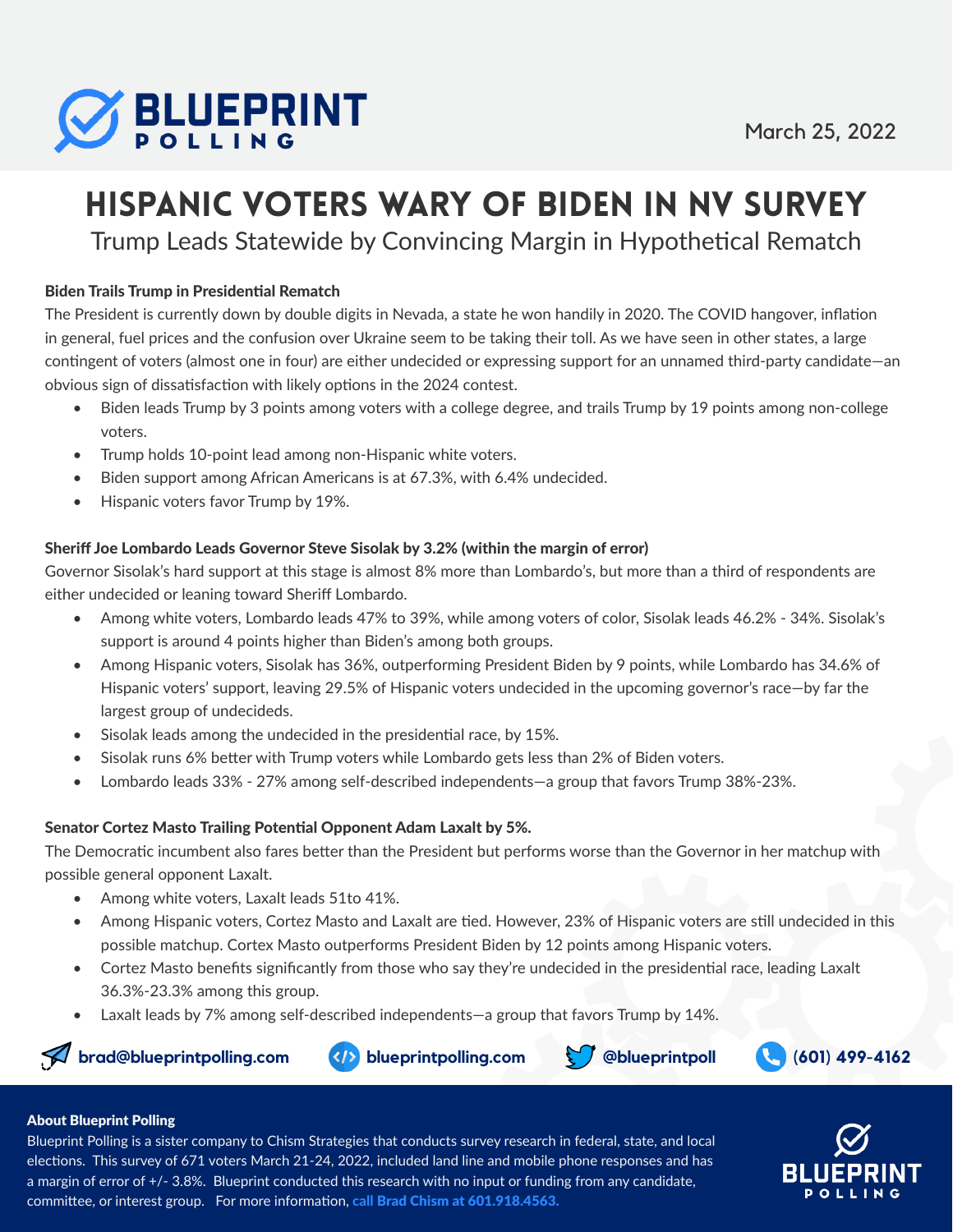

Nevada Statewide Survey March 21 - 24, 2022  $N = 671$ 

- Q1 How likely are you to vote in the 2022 midterm elections this November? Would you say you will definitely vote, probably vote, the chances are 50/50 or that you probably will not vote?
	- 86.9% Definitely voting
	- 13.1% Probably voting
	- 0.0% 50/50
	- 0.0% Probably not voting
	- 0.0% Sample
- Q2 In the race for Governor, if the election is between Democrat Steve Sisolak and Republican Joe Lombardo, which candidate will you support?
	- 33.5% Definitely voting for Democrat Steve Sisolak
	- 6.5% Leaning toward Democrat Steve Sisolak
	- 16.8% Undecided
	- 17.5% Leaning towards Republican Joe Lombardo
	- 25.7% Definitely voting for Republican Joe Lombardo
- Q3 In the race for US Senate, if the election is between Democrat Catherine Cortez Masto and Republican Adam Laxalt, which candidate will you support?
	- 36.0% Definitely voting for Democrat Catherine Cortez Masto
	- 4.3% Leaning toward Democrat Catherine Cortez Masto
	- 12.7% Undecided
	- 12.8% Leaning towards Republican Adam Laxalt
	- 34.1% Definitely voting for Republican Adam Laxalt
- Q4 If the 2024 presidential election is a rematch of the 2020 contest, which candidate will you support? Democrat Joe Biden, Republican Donald Trump, a third party candidate, or are you undecided?
	- 34.2% Democrat Joe Biden
	- 44.1% Republican Donald Trump
	- 9.3% Third-Party candidate
	- 12.3% Undecided

Q5 For statistical purposes only, what was your age at your last birthday?

| 17.0% 18 to 34    |
|-------------------|
| 18.0% 35 to 44    |
| 19.0% 45 to 54    |
| 20.0% 55 to 64    |
| 26.0% 65 or older |
|                   |

- Q6 And please confirm your gender
	- 52.0% Female
	- 47.0% Male
	- 1.0% Nonbinary

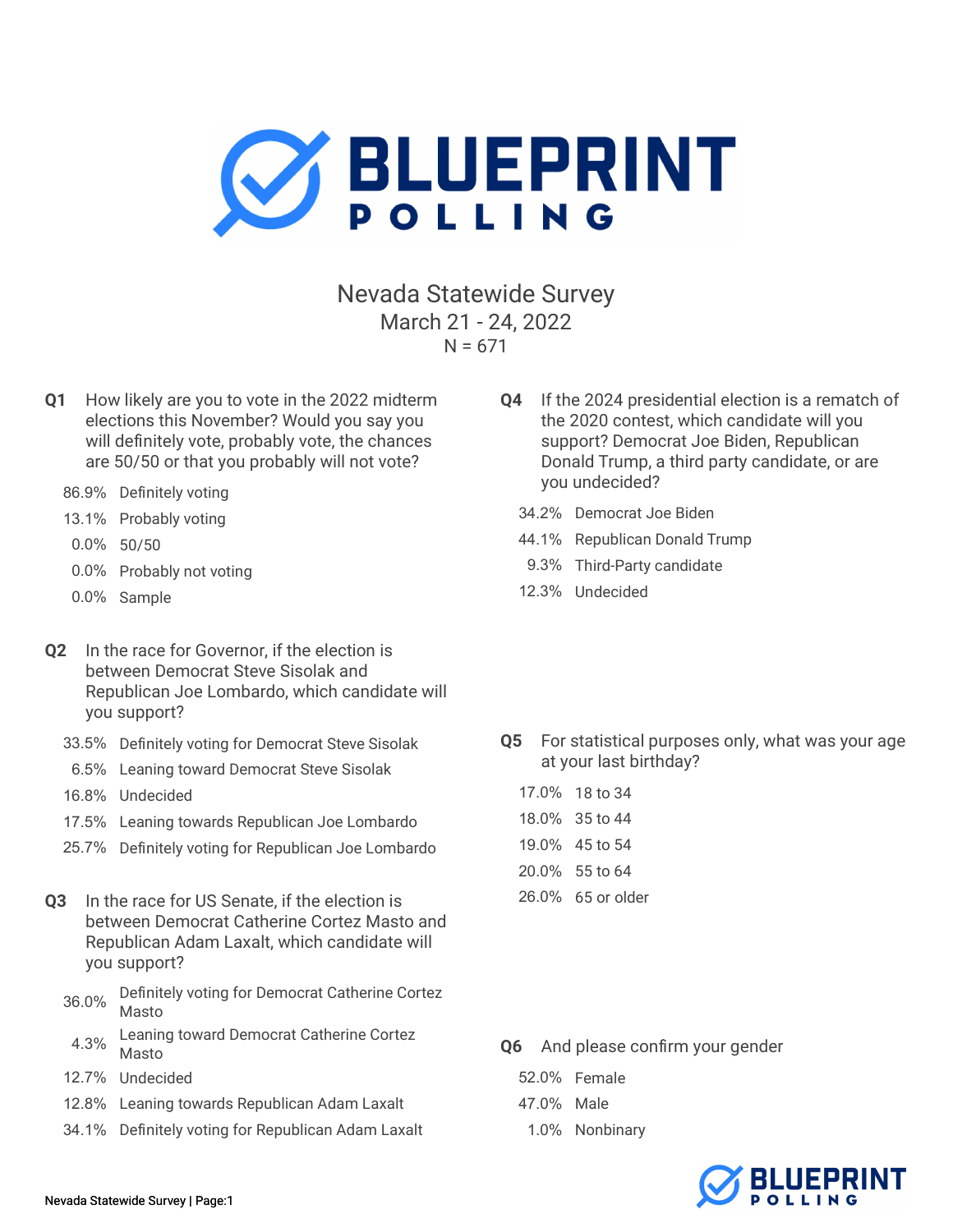- Q7 Again, for statistical purposes only, what is your ehtnicity?
	- 5.0% African-American or Black
	- 3.0% Asian-American
	- 70.0% Caucasion or White
	- 18.0% Hispanic or Latino
	- 2.0% Mixed race
	- 2.0% Other
- Q8 How would you describe your partisan affiliation?
	- 20.8% Strong Democrat
	- 15.7% Lean Democrat
	- 22.3% Independent
	- 19.4% Lean Republican
	- 21.8% Strong Republican
- Q9 What was your highest level of education
	- 23.0% High school or less
	- 36.0% Some college
	- 24.0% Four-year degree
	- 17.0% Advanced degree

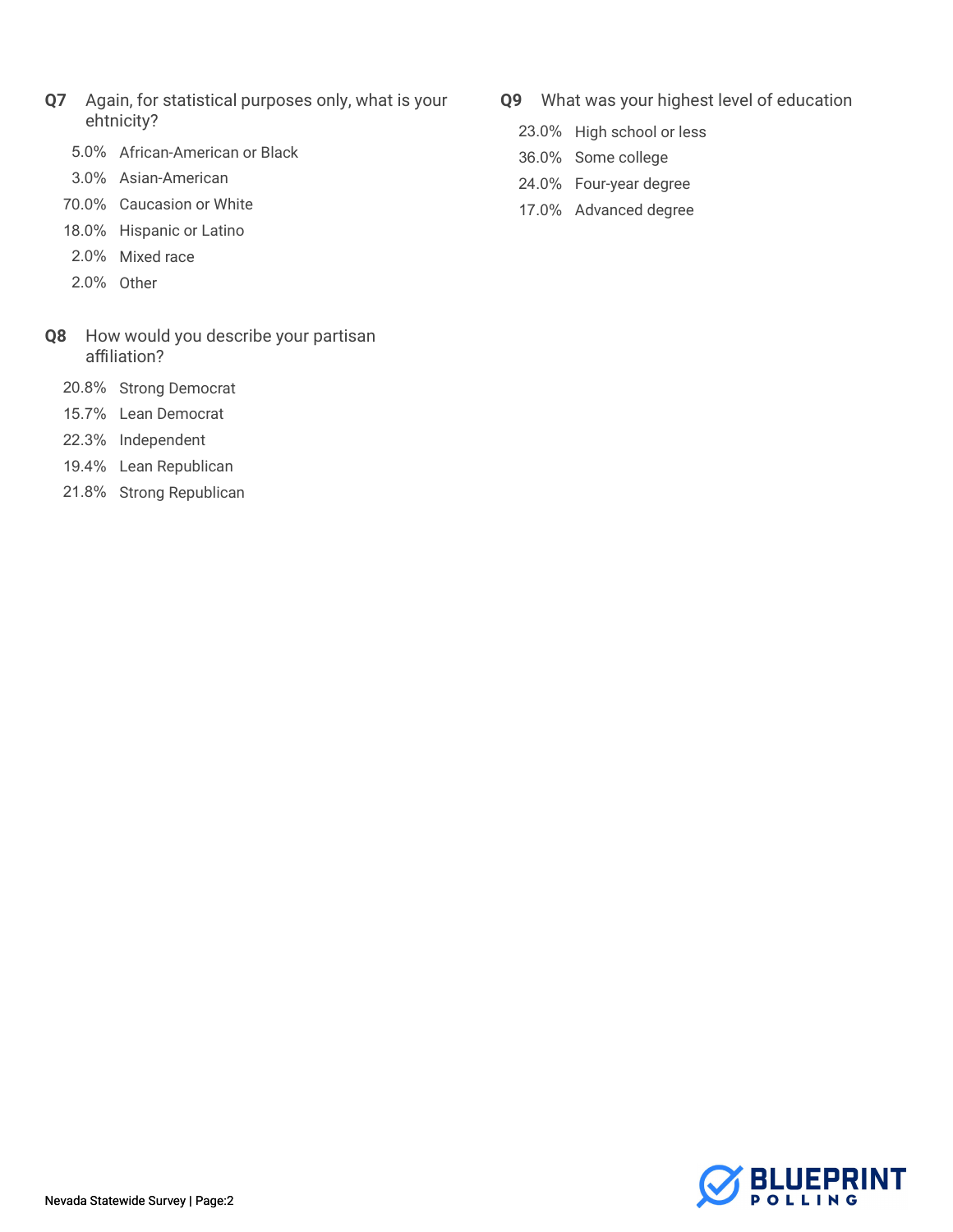| Q4 Presidential Support<br>Q5 Age<br>Q3c Senate Support<br>Q2c Governor Support<br>Democrat<br><b>Break %</b><br>Third-<br>Republican<br>Republican<br>Republican<br><b>Catherine</b><br><b>Democrat</b><br><b>Respondents</b><br><b>Donald</b><br>Party<br>Adam<br><b>Steve</b><br>Cortez<br>Democrat<br>Joe |
|---------------------------------------------------------------------------------------------------------------------------------------------------------------------------------------------------------------------------------------------------------------------------------------------------------------|
|                                                                                                                                                                                                                                                                                                               |
| Lombardo   Undecided<br><b>Undecided</b><br>Joe Biden<br>Undecided<br>35 to 44<br>55 to 64<br>65 or older<br><b>Total</b><br><b>Sisolak</b><br>Laxalt<br>Trump<br>candidate<br>45 to 54<br><b>Masto</b><br>18 to 34                                                                                           |
| <b>Base</b>                                                                                                                                                                                                                                                                                                   |
| Unweighted<br>671<br>291<br>257<br>378<br>282<br>321<br>69<br>124<br>98<br>284<br>66<br>300<br>45<br>40<br>43<br>86                                                                                                                                                                                           |
| Weighted<br>671<br>290<br>229<br>121<br>127<br>268<br>271<br>85<br>296<br>63<br>83<br>134<br>174<br>315<br>113<br>114                                                                                                                                                                                         |
| Q1 Midterm Voting                                                                                                                                                                                                                                                                                             |
| <b>Definitely voting</b><br>93.7%<br>86.9%<br>91.3%<br>90.3%<br>94.9%<br>89.6%<br>60.9%<br>92.2%<br>56.7%<br>89.5%<br>67.19<br>80.6%<br>69.7%<br>90.6%<br>91.3%<br>85.3%                                                                                                                                      |
| <b>Probably voting</b><br>7.8%<br>8.7%<br>32.9%<br>8.7%<br>9.7%<br>6.3%<br>39.1%<br>43.3%<br>10.5%<br>30.3%<br>14.7%<br>13.1%<br>5.1%<br>10.4%<br>9.4%<br>19.4%                                                                                                                                               |
| 50/50<br>$\sim$                                                                                                                                                                                                                                                                                               |
| <b>Probably not voting</b><br>$\sim$                                                                                                                                                                                                                                                                          |
| Sample                                                                                                                                                                                                                                                                                                        |

|                                                            |              | Q2c Governor Support           |                            |                          | Q3c Senate Support                                     |                              |                  |                       | Q4 Presidential Support              |                              |                  | Q5 Age   |          |          |          |             |
|------------------------------------------------------------|--------------|--------------------------------|----------------------------|--------------------------|--------------------------------------------------------|------------------------------|------------------|-----------------------|--------------------------------------|------------------------------|------------------|----------|----------|----------|----------|-------------|
| <b>Break %</b><br><b>Respondents</b>                       | <b>Total</b> | <b>Steve</b><br><b>Sisolak</b> | Democrat Republican<br>Joe | Lombardo   Undecided     | <b>Democrat</b><br><b>Catherine</b><br>Cortez<br>Masto | Republican<br>Adam<br>Laxalt | <b>Undecided</b> | Democrat<br>Joe Biden | Republican<br><b>Donald</b><br>Trump | Third-<br>Party<br>candidate | <b>Undecided</b> | 18 to 34 | 35 to 44 | 45 to 54 | 55 to 64 | 65 or older |
| <b>Base</b>                                                |              |                                |                            |                          |                                                        |                              |                  |                       |                                      |                              |                  |          |          |          |          |             |
| Unweighted                                                 | 671          | 282                            | 291                        | 98                       | 284                                                    | 321                          | 66               | 257                   | 300                                  | 45                           | 69               | 43       | 40       | 86       | 124      | 378         |
| Weighted                                                   | 671          | 268                            | 290                        | 113                      | 271                                                    | 315                          | 85               | 229                   | 296                                  | 63                           | 83               | 114      | 121      | 127      | 134      | 174         |
| <b>Q2 Governor Support</b>                                 |              |                                |                            |                          |                                                        |                              |                  |                       |                                      |                              |                  |          |          |          |          |             |
| Definitely voting for<br><b>Democrat Steve Sisolak</b>     | 33.5%        | 83.8%                          |                            |                          | 79.3%                                                  | 2.4%                         | 2.9%             | 84.6%                 | 3.8%                                 | 16.0%                        | 11.6%            | 35.2%    | 31.1%    | 27.2%    | 34.5%    | 38.0%       |
| <b>Leaning toward</b><br><b>Democrat Steve Sisolak</b>     | 6.5%         | 16.2%                          | $\sim$                     |                          | 11.9%                                                  | 1.4%                         | 7.8%             | 5.5%                  | 2.1%                                 | 9.5%                         | 22.5%            | 8.4%     | 8.0%     | 3.8%     | 6.0%     | 6.5%        |
| <b>Undecided</b>                                           | 16.8%        |                                | $\sim$                     | 100.0%                   | 6.9%                                                   | 8.5%                         | 79.0%            | 7.9%                  | 11.5%                                | 34.7%                        | 46.9%            | 31.3%    | 16.8%    | 11.2%    | 16.5%    | 11.7%       |
| Leaning towards<br>Republican Joe<br>Lombardo              | 17.5%        | $\sim$                         | 40.5%                      | $\overline{\phantom{a}}$ | 1.2%                                                   | 34.9%                        | 4.8%             | 1.5%                  | 30.2%                                | 19.2%                        | 14.8%            | 11.5%    | 18.0%    | 18.2%    | 21.0%    | 17.8%       |
| Definitely voting for<br><b>Republican Joe</b><br>Lombardo | 25.7%        | $\sim$                         | 59.5%                      | $\sim$                   | 0.7%                                                   | 52.7%                        | 5.5%             | 0.4%                  | 52.4%                                | 20.6%                        | 4.2%             | 13.5%    | 26.1%    | 39.7%    | 22.0%    | 26.0%       |
| <b>Q2c Governor Support</b>                                |              |                                |                            |                          |                                                        |                              |                  |                       |                                      |                              |                  |          |          |          |          |             |
| <b>Democrat Steve Sisolak</b>                              | 40.0%        | 100.0%                         |                            |                          | 91.3%                                                  | 3.9%                         | 10.8%            | 90.2%                 | 5.9%                                 | 25.5%                        | 34.1%            | 43.6%    | 39.1%    | 31.0%    | 40.5%    | 44.5%       |
| Republican Joe<br>Lombardo                                 | 43.2%        | $\sim$                         | 100.0%                     | $\overline{\phantom{a}}$ | 1.8%                                                   | 87.7%                        | 10.3%            | 1.9%                  | 82.6%                                | 39.8%                        | 19.0%            | 25.1%    | 44.1%    | 57.9%    | 43.0%    | 43.8%       |
| <b>Undecided</b>                                           | 16.8%        |                                | $\sim$                     | 100.0%                   | 6.9%                                                   | 8.5%                         | 79.0%            | 7.9%                  | 11.5%                                | 34.7%                        | 46.9%            | 31.3%    | 16.8%    | 11.2%    | 16.5%    | 11.7%       |

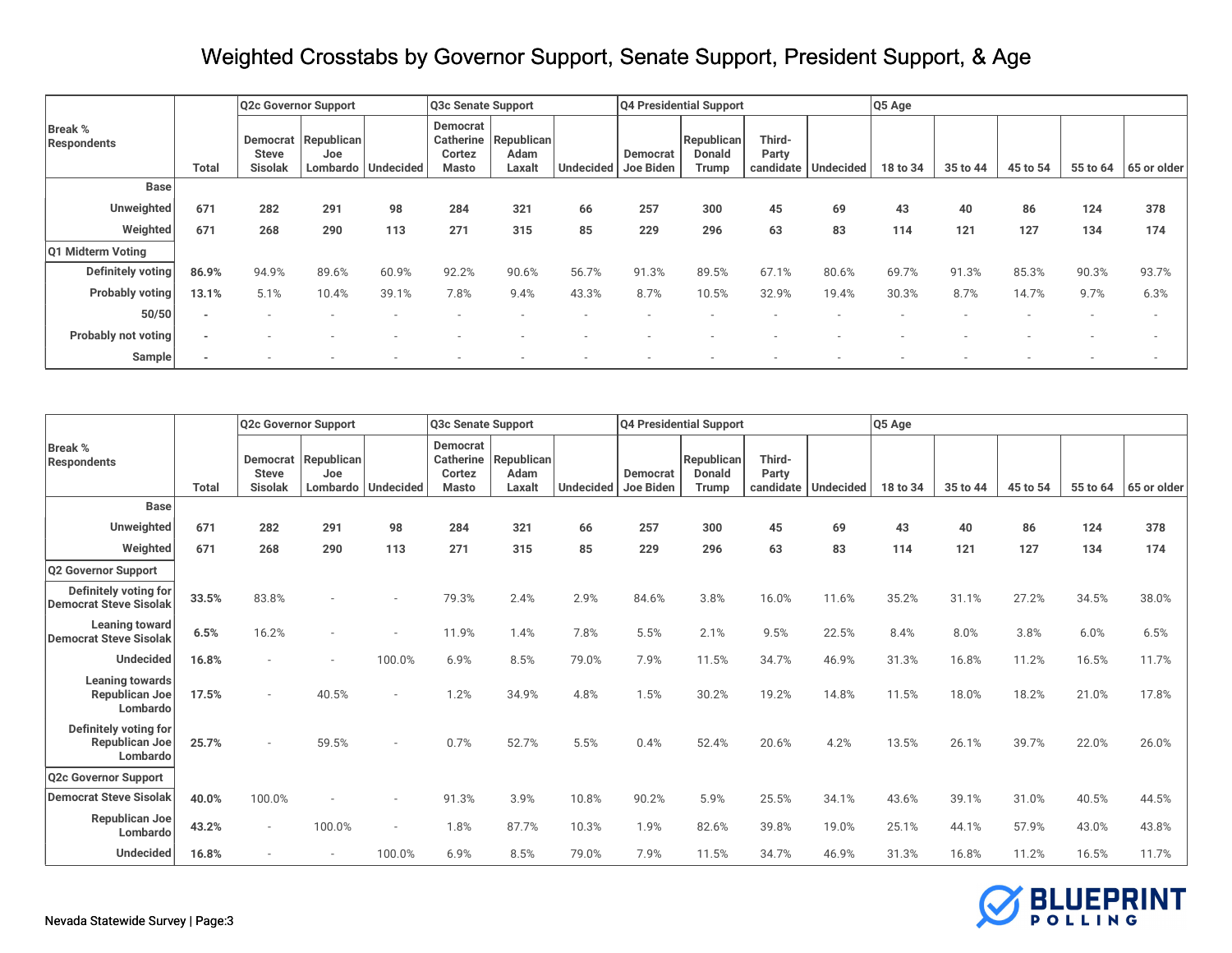|                                                                           |              | Q2c Governor Support           |                            |                      | Q3c Senate Support                                     |                                     |                  |                       | Q4 Presidential Support              |                 |                       | Q5 Age   |          |          |          |             |
|---------------------------------------------------------------------------|--------------|--------------------------------|----------------------------|----------------------|--------------------------------------------------------|-------------------------------------|------------------|-----------------------|--------------------------------------|-----------------|-----------------------|----------|----------|----------|----------|-------------|
| <b>Break %</b><br><b>Respondents</b>                                      | <b>Total</b> | <b>Steve</b><br><b>Sisolak</b> | Democrat Republican<br>Joe | Lombardo   Undecided | <b>Democrat</b><br>Catherine<br>Cortez<br><b>Masto</b> | Republican<br><b>Adam</b><br>Laxalt | <b>Undecided</b> | Democrat<br>Joe Biden | Republican<br><b>Donald</b><br>Trump | Third-<br>Party | candidate   Undecided | 18 to 34 | 35 to 44 | 45 to 54 | 55 to 64 | 65 or older |
| <b>Base</b>                                                               |              |                                |                            |                      |                                                        |                                     |                  |                       |                                      |                 |                       |          |          |          |          |             |
| Unweighted                                                                | 671          | 282                            | 291                        | 98                   | 284                                                    | 321                                 | 66               | 257                   | 300                                  | 45              | 69                    | 43       | 40       | 86       | 124      | 378         |
| Weighted                                                                  | 671          | 268                            | 290                        | 113                  | 271                                                    | 315                                 | 85               | 229                   | 296                                  | 63              | 83                    | 114      | 121      | 127      | 134      | 174         |
| Q3 Senate Support                                                         |              |                                |                            |                      |                                                        |                                     |                  |                       |                                      |                 |                       |          |          |          |          |             |
| Definitely voting for<br><b>Democrat Catherine</b><br><b>Cortez Masto</b> | 36.0%        | 84.6%                          | 1.0%                       | 10.2%                | 89.2%                                                  |                                     |                  | 87.6%                 | 1.3%                                 | 32.0%           | 20.2%                 | 38.5%    | 31.4%    | 29.6%    | 38.8%    | 40.1%       |
| Leaning toward<br><b>Democrat Catherine</b><br><b>Cortez Masto</b>        | 4.3%         | 7.4%                           | 0.7%                       | 6.4%                 | 10.8%                                                  |                                     |                  | 4.3%                  | 1.9%                                 | 4.3%            | 13.4%                 | 10.0%    | 1.8%     | 2.6%     | 3.0%     | 4.7%        |
| <b>Undecided</b>                                                          | 12.7%        | 3.4%                           | 3.0%                       | 59.7%                |                                                        |                                     | 100.0%           | 5.6%                  | 6.4%                                 | 28.7%           | 43.1%                 | 27.8%    | 11.6%    | 10.2%    | 10.0%    | 7.5%        |
| <b>Leaning towards</b><br><b>Republican Adam</b><br>Laxalt                | 12.8%        | 1.2%                           | 25.1%                      | 8.9%                 |                                                        | 27.3%                               | ÷.               | 2.5%                  | 21.3%                                | 9.9%            | 13.2%                 | 8.1%     | 13.0%    | 16.8%    | 12.2%    | 13.4%       |
| Definitely voting for<br><b>Republican Adam</b><br>Laxalt                 | 34.1%        | 3.4%                           | 70.1%                      | 14.7%                |                                                        | 72.7%                               |                  |                       | 69.2%                                | 25.1%           | 10.2%                 | 15.7%    | 42.1%    | 40.8%    | 36.0%    | 34.2%       |
| Q3c Senate Support                                                        |              |                                |                            |                      |                                                        |                                     |                  |                       |                                      |                 |                       |          |          |          |          |             |
| <b>Democrat Catherine</b><br><b>Cortez Masto</b>                          | 40.4%        | 92.0%                          | 1.7%                       | 16.6%                | 100.0%                                                 |                                     |                  | 91.9%                 | 3.2%                                 | 36.3%           | 33.6%                 | 48.4%    | 33.3%    | 32.3%    | 41.7%    | 44.9%       |
| <b>Republican Adam</b><br>Laxalt                                          | 46.9%        | 4.5%                           | 95.3%                      | 23.7%                |                                                        | 100.0%                              |                  | 2.5%                  | 90.5%                                | 35.0%           | 23.3%                 | 23.8%    | 55.1%    | 57.5%    | 48.3%    | 47.6%       |
| <b>Undecided</b>                                                          | 12.7%        | 3.4%                           | 3.0%                       | 59.7%                |                                                        |                                     | 100.0%           | 5.6%                  | 6.4%                                 | 28.7%           | 43.1%                 | 27.8%    | 11.6%    | 10.2%    | 10.0%    | 7.5%        |

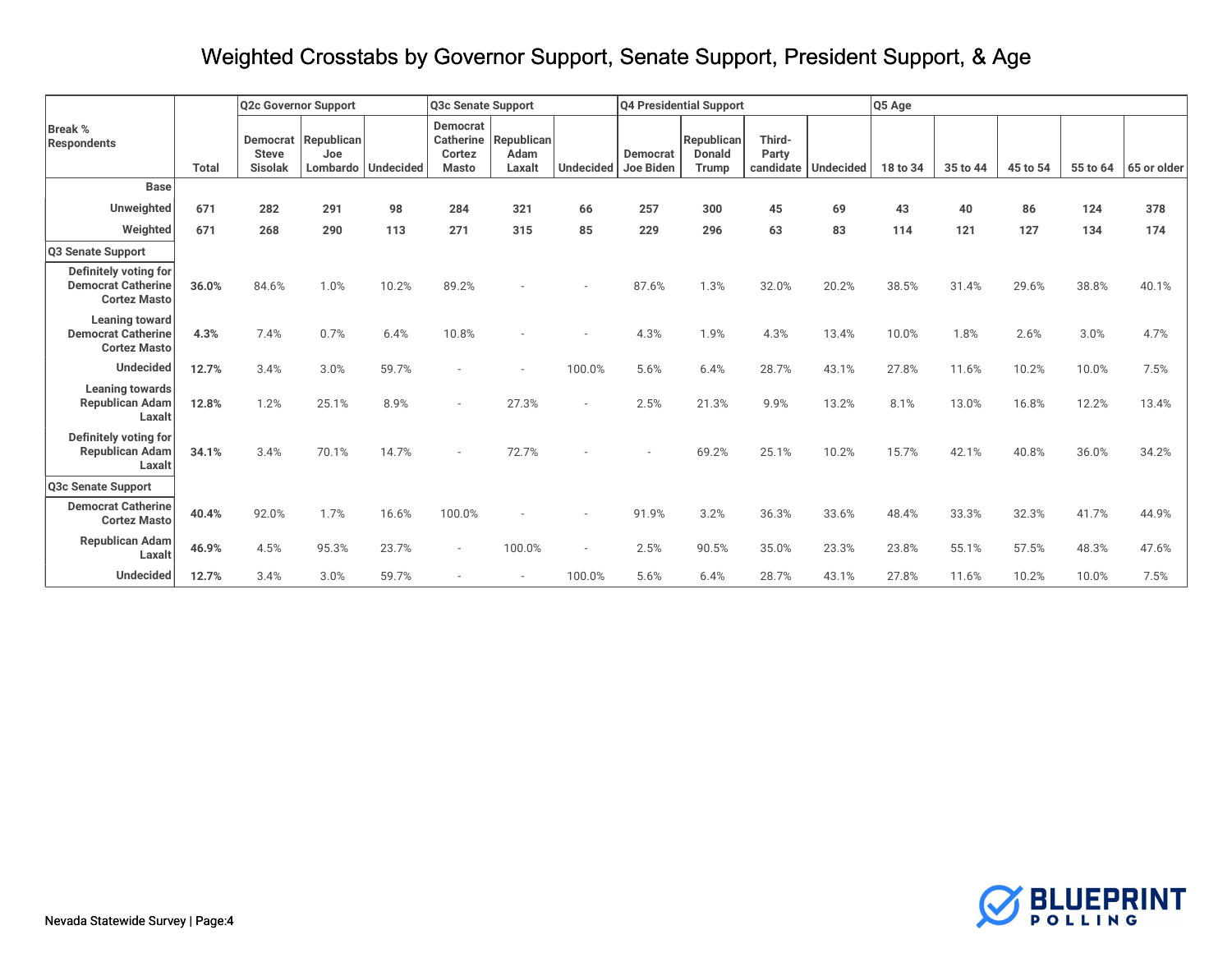|                                          |              | Q2c Governor Support    |                                        |           | Q3c Senate Support                              |                                     |                  | Q4 Presidential Support |                                             |                              |           | Q5 Age   |          |          |          |             |
|------------------------------------------|--------------|-------------------------|----------------------------------------|-----------|-------------------------------------------------|-------------------------------------|------------------|-------------------------|---------------------------------------------|------------------------------|-----------|----------|----------|----------|----------|-------------|
| <b>Break %</b><br>Respondents            | <b>Total</b> | <b>Steve</b><br>Sisolak | Democrat Republican<br>Joe<br>Lombardo | Undecided | Democrat<br><b>Catherine</b><br>Cortez<br>Masto | <b>Republican</b><br>Adam<br>Laxalt | <b>Undecided</b> | Democrat<br>Joe Biden   | <b>Republican</b><br><b>Donald</b><br>Trump | Third-<br>Party<br>candidate | Undecided | 18 to 34 | 35 to 44 | 45 to 54 | 55 to 64 | 65 or older |
| <b>Base</b>                              |              |                         |                                        |           |                                                 |                                     |                  |                         |                                             |                              |           |          |          |          |          |             |
| Unweighted                               | 671          | 282                     | 291                                    | 98        | 284                                             | 321                                 | 66               | 257                     | 300                                         | 45                           | 69        | 43       | 40       | 86       | 124      | 378         |
| Weighted                                 | 671          | 268                     | 290                                    | 113       | 271                                             | 315                                 | 85               | 229                     | 296                                         | 63                           | 83        | 114      | 121      | 127      | 134      | 174         |
| <b>Q4 Presidential Support</b>           |              |                         |                                        |           |                                                 |                                     |                  |                         |                                             |                              |           |          |          |          |          |             |
| <b>Democrat Joe Biden</b>                | 34.2%        | 77.1%                   | 1.5%                                   | 16.1%     | 77.9%                                           | .8%                                 | 5.0%             | 100.0%                  |                                             |                              |           | 34.9%    | 21.9%    | 30.8%    | 40.6%    | 39.8%       |
| <b>Republican Donald</b><br><b>Trump</b> | 44.1%        | 6.5%                    | 84.4%                                  | 30.2%     | 3.5%                                            | 85.1%                               | 22.1%            | $\sim$                  | 100.0%                                      |                              |           | 27.0%    | 50.2%    | 54.3%    | 41.2%    | 46.0%       |
| Third-Party candidate                    | 9.3%         | 5.9%                    | 8.6%                                   | 19.3%     | 8.4%                                            | 7.0%                                | 21.1%            |                         |                                             | 100.0%                       | $\sim$    | 21.8%    | 9.3%     | 9.8%     | 5.0%     | 4.2%        |
| <b>Undecided</b>                         | 12.3%        | 10.5%                   | 5.4%                                   | 34.4%     | 10.3%                                           | 6.1%                                | 41.8%            |                         |                                             | $\sim$                       | 100.0%    | 16.3%    | 18.5%    | 5.2%     | 13.2%    | 10.0%       |

|                               |             |              |                                | Q2c Governor Support           |                      | Q3c Senate Support          |                                            |           |                              | Q4 Presidential Support              |                                        |       | Q5 Age   |          |                          |                          |             |
|-------------------------------|-------------|--------------|--------------------------------|--------------------------------|----------------------|-----------------------------|--------------------------------------------|-----------|------------------------------|--------------------------------------|----------------------------------------|-------|----------|----------|--------------------------|--------------------------|-------------|
| <b>Break %</b><br>Respondents |             | <b>Total</b> | <b>Steve</b><br><b>Sisolak</b> | Democrat   Republican  <br>Joe | Lombardo   Undecided | Democrat<br>Cortez<br>Masto | Catherine   Republican  <br>Adam<br>Laxalt | Undecided | <b>Democrat</b><br>Joe Biden | Republican<br><b>Donald</b><br>Trump | Third-<br>Party<br>candidate Undecided |       | 18 to 34 | 35 to 44 | 45 to 54                 | 55 to 64                 | 65 or older |
|                               | <b>Base</b> |              |                                |                                |                      |                             |                                            |           |                              |                                      |                                        |       |          |          |                          |                          |             |
|                               | Unweighted  | 671          | 282                            | 291                            | 98                   | 284                         | 321                                        | 66        | 257                          | 300                                  | 45                                     | 69    | 43       | 40       | 86                       | 124                      | 378         |
|                               | Weighted    | 671          | 268                            | 290                            | 113                  | 271                         | 315                                        | 85        | 229                          | 296                                  | 63                                     | 83    | 114      | 121      | 127                      | 134                      | 174         |
| $Q5$ Age                      |             |              |                                |                                |                      |                             |                                            |           |                              |                                      |                                        |       |          |          |                          |                          |             |
|                               | 18 to 34    | 17.0%        | 18.5%                          | 9.9%                           | 31.7%                | 20.4%                       | 8.6%                                       | 37.2%     | 17.4%                        | 10.4%                                | 39.7%                                  | 22.5% | 100.0%   |          |                          |                          |             |
|                               | 35 to 44    | 18.0%        | 17.6%                          | 18.4%                          | 18.0%                | 14.8%                       | 21.1%                                      | 16.5%     | 11.5%                        | 20.5%                                | 18.0%                                  | 27.0% |          | 100.0%   |                          |                          |             |
|                               | 45 to 54    | 19.0%        | 14.7%                          | 25.5%                          | 12.6%                | 15.2%                       | 23.3%                                      | 15.2%     | 17.1%                        | 23.4%                                | 19.9%                                  | 8.0%  |          | $\sim$   | 100.0%                   |                          |             |
|                               | 55 to 64    | 20.0%        | 20.2%                          | 19.9%                          | 19.6%                | 20.7%                       | 20.6%                                      | 15.7%     | 23.8%                        | 18.7%                                | 10.8%                                  | 21.4% |          |          | $\overline{\phantom{a}}$ | 100.0%                   | $\sim$      |
|                               | 65 or older | 26.0%        | 28.9%                          | 26.4%                          | 18.1%                | 28.9%                       | 26.4%                                      | 15.4%     | 30.2%                        | 27.1%                                | 11.6%                                  | 21.2% |          |          |                          | $\overline{\phantom{a}}$ | 100.0%      |

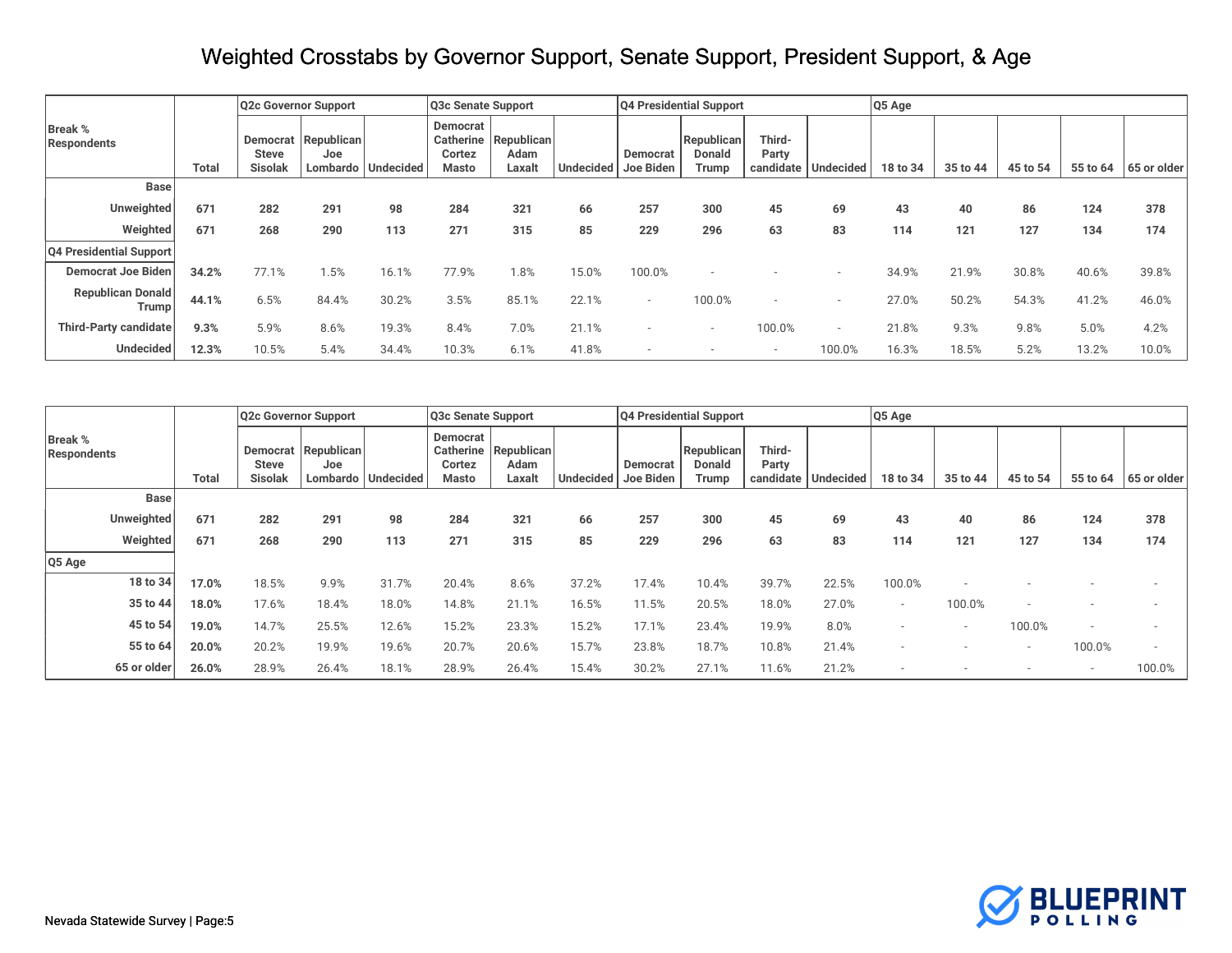|                               |       | Q2c Governor Support                |                               |           | Q3c Senate Support                       |                              |       |                                 | Q4 Presidential Support       |                              |                  | Q5 Age   |                          |          |          |             |
|-------------------------------|-------|-------------------------------------|-------------------------------|-----------|------------------------------------------|------------------------------|-------|---------------------------------|-------------------------------|------------------------------|------------------|----------|--------------------------|----------|----------|-------------|
| <b>Break %</b><br>Respondents | Total | Democrat<br>Steve<br><b>Sisolak</b> | Republican<br>Joe<br>Lombardo | Undecided | Democrat<br>Catherine<br>Cortez<br>Masto | Republican<br>Adam<br>Laxalt |       | Democrat<br>Undecided Joe Biden | Republican<br>Donald<br>Trump | Third-<br>Party<br>candidate | <b>Undecided</b> | 18 to 34 | 35 to 44                 | 45 to 54 | 55 to 64 | 65 or older |
| <b>Base</b>                   |       |                                     |                               |           |                                          |                              |       |                                 |                               |                              |                  |          |                          |          |          |             |
| Unweighted                    | 671   | 282                                 | 291                           | 98        | 284                                      | 321                          | 66    | 257                             | 300                           | 45                           | 69               | 43       | 40                       | 86       | 124      | 378         |
| Weighted                      | 671   | 268                                 | 290                           | 113       | 271                                      | 315                          | 85    | 229                             | 296                           | 63                           | 83               | 114      | 121                      | 127      | 134      | 174         |
| Q6 Gender                     |       |                                     |                               |           |                                          |                              |       |                                 |                               |                              |                  |          |                          |          |          |             |
| Female                        | 52.0% | 56.2%                               | 49.8%                         | 47.6%     | 53.0%                                    | 49.5%                        | 58.0% | 55.5%                           | 45.5%                         | 53.5%                        | 64.4%            | 33.2%    | 63.6%                    | 54.0%    | 51.4%    | 55.3%       |
| Male                          | 47.0% | 43.0%                               | 49.1%                         | 51.2%     | 46.2%                                    | 49.1%                        | 41.6% | 44.5%                           | 53.1%                         | 43.4%                        | 35.0%            | 63.6%    | 36.4%                    | 44.2%    | 48.6%    | 44.3%       |
| Nonbinary                     | 1.0%  | 0.8%                                | 1.1%                          | 1.2%      | 0.7%                                     | .4%                          | 0.4%  | $\overline{\phantom{a}}$        | 1.5%                          | 3.1%                         | 0.5%             | 3.2%     | $\overline{\phantom{a}}$ | 1.8%     |          | 0.4%        |

|                                     |              |                                                   | Q2c Governor Support |                      | Q <sub>3</sub> c Senate Support          |                              |                  |                       | Q4 Presidential Support              |                 |                     | Q5 Age   |          |          |          |             |
|-------------------------------------|--------------|---------------------------------------------------|----------------------|----------------------|------------------------------------------|------------------------------|------------------|-----------------------|--------------------------------------|-----------------|---------------------|----------|----------|----------|----------|-------------|
| <b>Break %</b><br>Respondents       | <b>Total</b> | <b>Democrat</b><br><b>Steve</b><br><b>Sisolak</b> | Republican<br>Joe    | Lombardo   Undecided | Democrat<br>Catherine<br>Cortez<br>Masto | Republican<br>Adam<br>Laxalt | <b>Undecided</b> | Democrat<br>Joe Biden | Republican<br><b>Donald</b><br>Trump | Third-<br>Party | candidate Undecided | 18 to 34 | 35 to 44 | 45 to 54 | 55 to 64 | 65 or older |
| <b>Base</b>                         |              |                                                   |                      |                      |                                          |                              |                  |                       |                                      |                 |                     |          |          |          |          |             |
| Unweighted                          | 671          | 282                                               | 291                  | 98                   | 284                                      | 321                          | 66               | 257                   | 300                                  | 45              | 69                  | 43       | 40       | 86       | 124      | 378         |
| Weighted                            | 671          | 268                                               | 290                  | 113                  | 271                                      | 315                          | 85               | 229                   | 296                                  | 63              | 83                  | 114      | 121      | 127      | 134      | 174         |
| Q7 Ethnicity                        |              |                                                   |                      |                      |                                          |                              |                  |                       |                                      |                 |                     |          |          |          |          |             |
| African-American or<br><b>Black</b> | 5.0%         | 9.4%                                              | 1.0%                 | 4.9%                 | 9.3%                                     | 0.9%                         | 6.5%             | 9.8%                  | $1.6\%$                              | 6.7%            | 2.6%                | 6.7%     | 5.3%     | 4.7%     | 6.2%     | 2.9%        |
| Asian-American                      | 3.0%         | 2.5%                                              | 4.2%                 | 1.2%                 | 2.0%                                     | 4.3%                         | 1.4%             | 1.7%                  | 4.4%                                 | 3.5%            | 1.0%                | 1.2%     | 5.1%     | 5.1%     | 1.3%     | 2.5%        |
| <b>Caucasion or White</b>           | 70.0%        | 68.7%                                             | 76.0%                | 57.7%                | 68.1%                                    | 75.3%                        | 56.5%            | 70.3%                 | 70.6%                                | 71.3%           | 65.9%               | 63.5%    | 45.8%    | 65.9%    | 75.7%    | 89.7%       |
| <b>Hispanic or Latino</b>           | 18.0%        | 16.1%                                             | 14.4%                | 31.6%                | 17.3%                                    | 14.8%                        | 32.2%            | 14.0%                 | 18.8%                                | 15.5%           | 28.2%               | 24.6%    | 38.7%    | 19.0%    | 11.9%    | 3.3%        |
| Mixed race                          | 2.0%         | 1.8%                                              | 2.0%                 | 2.4%                 | 1.7%                                     | 2.3%                         | 1.8%             | 2.4%                  | 1.9%                                 | 1.6%            | 1.4%                | 2.6%     | 2.7%     | 1.7%     | 2.9%     | 0.6%        |
| Other                               | 2.0%         | 1.5%                                              | 2.4%                 | 2.3%                 | 1.6%                                     | 2.5%                         | 1.5%             | 1.7%                  | 2.7%                                 | 1.4%            | 0.8%                | 1.4%     | 2.3%     | 3.6%     | 2.1%     | 0.9%        |

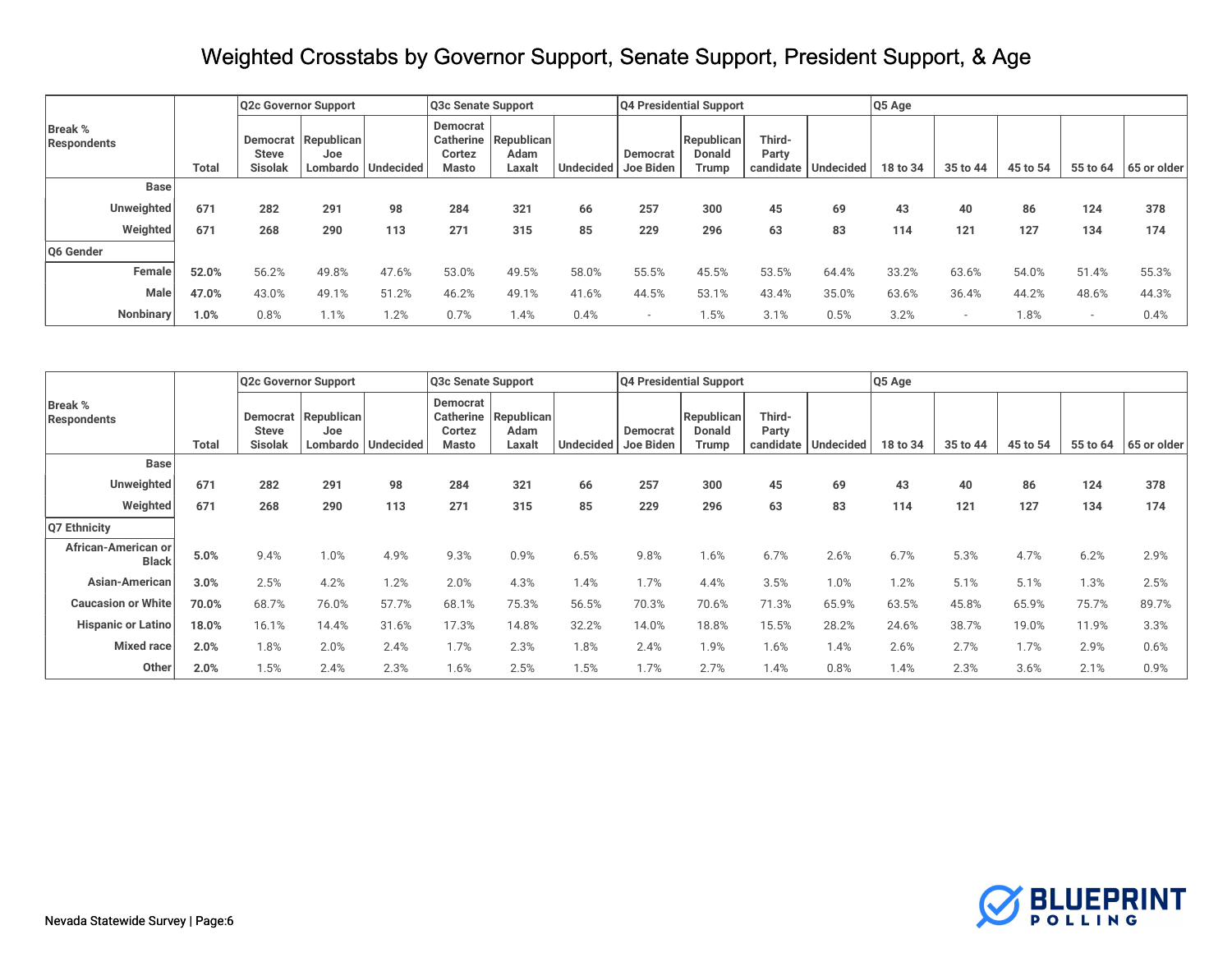|                               |              |                                            | Q2c Governor Support |                      | Q3c Senate Support                                            |                              |                  |                       | Q4 Presidential Support       |                              |                  | Q5 Age   |          |          |          |             |
|-------------------------------|--------------|--------------------------------------------|----------------------|----------------------|---------------------------------------------------------------|------------------------------|------------------|-----------------------|-------------------------------|------------------------------|------------------|----------|----------|----------|----------|-------------|
| Break %<br><b>Respondents</b> | <b>Total</b> | Democrat<br><b>Steve</b><br><b>Sisolak</b> | Republican<br>Joe    | Lombardo   Undecided | <b>Democrat</b><br><b>Catherine</b><br>Cortez<br><b>Masto</b> | Republican<br>Adam<br>Laxalt | <b>Undecided</b> | Democrat<br>Joe Biden | Republican<br>Donald<br>Trump | Third-<br>Party<br>candidate | <b>Undecided</b> | 18 to 34 | 35 to 44 | 45 to 54 | 55 to 64 | 65 or older |
| <b>Base</b>                   |              |                                            |                      |                      |                                                               |                              |                  |                       |                               |                              |                  |          |          |          |          |             |
| Unweighted                    | 671          | 282                                        | 291                  | 98                   | 284                                                           | 321                          | 66               | 257                   | 300                           | 45                           | 69               | 43       | 40       | 86       | 124      | 378         |
| Weighted                      | 671          | 268                                        | 290                  | 113                  | 271                                                           | 315                          | 85               | 229                   | 296                           | 63                           | 83               | 114      | 121      | 127      | 134      | 174         |
| Q8 Partisan Affiliation       |              |                                            |                      |                      |                                                               |                              |                  |                       |                               |                              |                  |          |          |          |          |             |
| <b>Strong Democrat</b>        | 20.8%        | 50.8%                                      | 0.5%                 | 1.8%                 | 50.1%                                                         | 0.4%                         | 3.2%             | 55.6%                 | 0.5%                          | 0.6%                         | 12.8%            | 25.9%    | 9.6%     | 17.9%    | 23.0%    | 25.8%       |
| <b>Lean Democrat</b>          | 15.7%        | 26.4%                                      | 4.8%                 | 18.2%                | 26.1%                                                         | 4.9%                         | 22.7%            | 25.4%                 | 5.1%                          | 10.2%                        | 30.8%            | 13.0%    | 28.5%    | 15.0%    | 15.7%    | 9.1%        |
| Independent                   | 22.3%        | 15.1%                                      | 17.2%                | 52.5%                | 18.9%                                                         | 19.4%                        | 43.6%            | 15.0%                 | 19.0%                         | 49.7%                        | 33.4%            | 31.0%    | 23.2%    | 19.2%    | 21.4%    | 19.0%       |
| Lean Republican               | 19.4%        | 3.4%                                       | 33.7%                | 20.9%                | 3.7%                                                          | 31.3%                        | 25.5%            | 2.9%                  | 31.5%                         | 26.4%                        | 16.9%            | 21.6%    | 17.7%    | 18.8%    | 20.5%    | 18.8%       |
| <b>Strong Republican</b>      | 21.8%        | 4.3%                                       | 43.9%                | 6.5%                 | 1.2%                                                          | 44.0%                        | 5.0%             | 1.1%                  | 43.9%                         | 13.2%                        | 6.2%             | 8.6%     | 21.0%    | 29.1%    | 19.5%    | 27.3%       |
| Q8c Partisan Affiliation      |              |                                            |                      |                      |                                                               |                              |                  |                       |                               |                              |                  |          |          |          |          |             |
| Democrat                      | 36.5%        | 77.2%                                      | 5.3%                 | 20.1%                | 76.2%                                                         | 5.3%                         | 25.9%            | 81.0%                 | 5.6%                          | 10.8%                        | 43.5%            | 38.9%    | 38.1%    | 32.9%    | 38.7%    | 34.9%       |
| Republican                    | 41.2%        | 7.7%                                       | 77.5%                | 27.5%                | 4.9%                                                          | 75.3%                        | 30.5%            | 4.0%                  | 75.4%                         | 39.5%                        | 23.1%            | 30.1%    | 38.7%    | 47.9%    | 40.0%    | 46.1%       |
| Independent                   | 22.3%        | 15.1%                                      | 17.2%                | 52.5%                | 18.9%                                                         | 19.4%                        | 43.6%            | 15.0%                 | 19.0%                         | 49.7%                        | 33.4%            | 31.0%    | 23.2%    | 19.2%    | 21.4%    | 19.0%       |

|                                      |              |                                                   | Q2c Governor Support |                      | Q3c Senate Support                                     |                                     |                     |          | Q4 Presidential Support              |                 |                       | Q5 Age   |          |          |          |             |
|--------------------------------------|--------------|---------------------------------------------------|----------------------|----------------------|--------------------------------------------------------|-------------------------------------|---------------------|----------|--------------------------------------|-----------------|-----------------------|----------|----------|----------|----------|-------------|
| <b>Break %</b><br><b>Respondents</b> | <b>Total</b> | <b>Democrat</b><br><b>Steve</b><br><b>Sisolak</b> | Republican<br>Joe    | Lombardo   Undecided | <b>Democrat</b><br><b>Catherine</b><br>Cortez<br>Masto | <b>Republican</b><br>Adam<br>Laxalt | Undecided Joe Biden | Democrat | Republican<br><b>Donald</b><br>Trump | Third-<br>Party | candidate   Undecided | 18 to 34 | 35 to 44 | 45 to 54 | 55 to 64 | 65 or older |
| <b>Base</b>                          |              |                                                   |                      |                      |                                                        |                                     |                     |          |                                      |                 |                       |          |          |          |          |             |
| Unweighted                           | 671          | 282                                               | 291                  | 98                   | 284                                                    | 321                                 | 66                  | 257      | 300                                  | 45              | 69                    | 43       | 40       | 86       | 124      | 378         |
| Weighted                             | 671          | 268                                               | 290                  | 113                  | 271                                                    | 315                                 | 85                  | 229      | 296                                  | 63              | 83                    | 114      | 121      | 127      | 134      | 174         |
| Q9 Education Level                   |              |                                                   |                      |                      |                                                        |                                     |                     |          |                                      |                 |                       |          |          |          |          |             |
| High school or less                  | 23.0%        | 23.2%                                             | 22.4%                | 24.0%                | 21.3%                                                  | 23.2%                               | 27.8%               | 21.1%    | 25.0%                                | 19.6%           | 23.8%                 | 29.8%    | 11.5%    | 21.7%    | 30.3%    | 21.8%       |
| Some college                         | 36.0%        | 29.8%                                             | 38.4%                | 44.7%                | 33.3%                                                  | 37.9%                               | 37.5%               | 31.8%    | 41.1%                                | 25.8%           | 37.1%                 | 25.9%    | 39.2%    | 34.8%    | 38.2%    | 39.6%       |
| Four-year degree                     | 24.0%        | 26.9%                                             | 24.9%                | 14.8%                | 25.2%                                                  | 24.7%                               | 17.8%               | 25.7%    | 22.0%                                | 40.5%           | 14.2%                 | 28.9%    | 27.1%    | 32.3%    | 16.1%    | 18.6%       |
| <b>Advanced degree</b>               | 17.0%        | 20.2%                                             | 14.3%                | 16.4%                | 20.2%                                                  | 14.3%                               | 16.9%               | 21.4%    | 12.0%                                | 14.1%           | 24.9%                 | 15.4%    | 22.1%    | 11.2%    | 15.3%    | 20.0%       |
| Q9c Education Level                  |              |                                                   |                      |                      |                                                        |                                     |                     |          |                                      |                 |                       |          |          |          |          |             |
| Non-college                          | 59.0%        | 52.9%                                             | 60.8%                | 68.8%                | 54.6%                                                  | 61.0%                               | 65.3%               | 52.9%    | 66.1%                                | 45.4%           | 60.9%                 | 55.7%    | 50.7%    | 56.5%    | 68.5%    | 61.4%       |
| College                              | 41.0%        | 47.1%                                             | 39.2%                | 31.2%                | 45.4%                                                  | 39.0%                               | 34.7%               | 47.1%    | 33.9%                                | 54.6%           | 39.1%                 | 44.3%    | 49.3%    | 43.5%    | 31.5%    | 38.6%       |

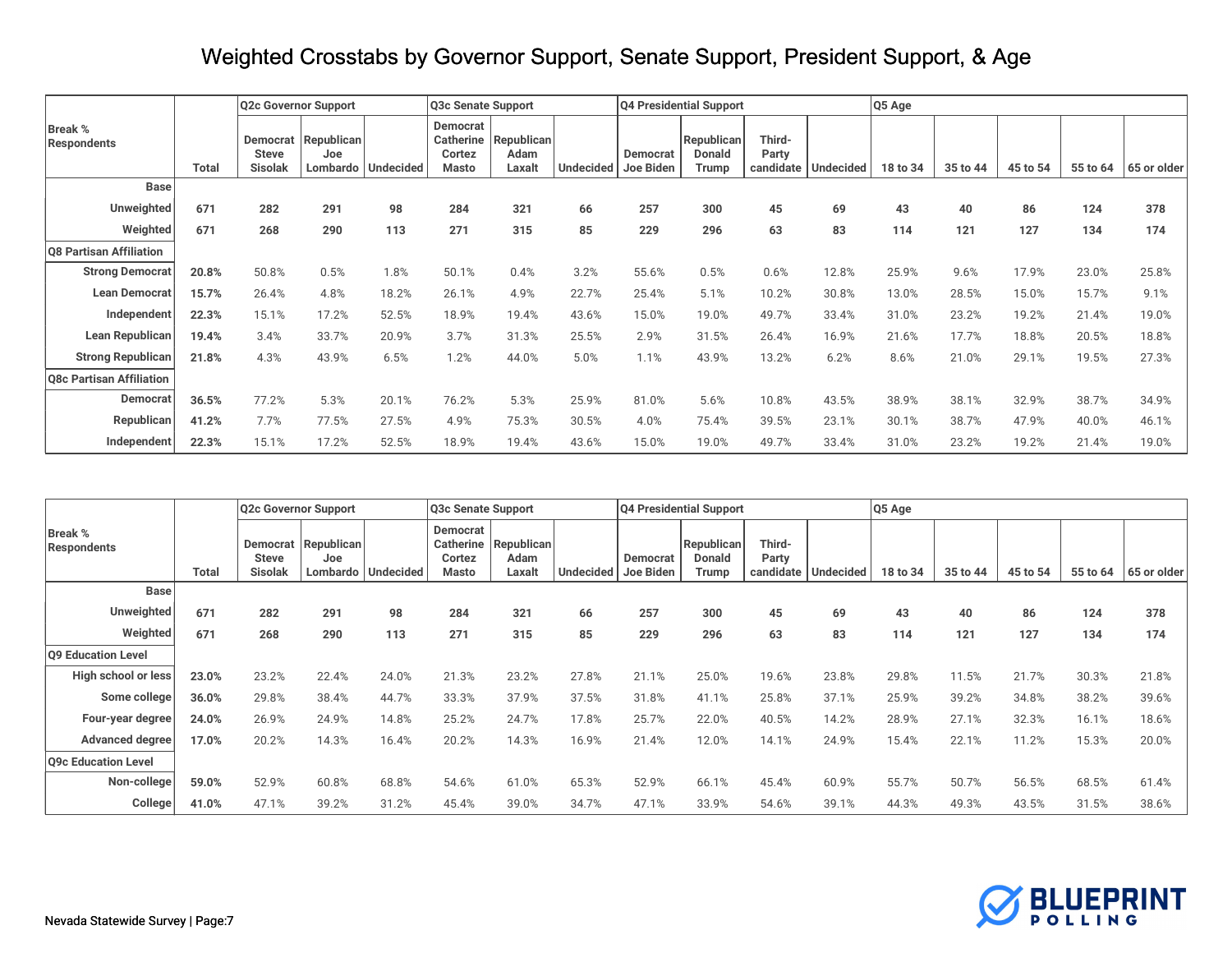|                               |       | Q6 Gender |       |           | Q7 Ethnicity                            |                    |                       |                       |                   |       | Q8c Partisan Affiliation |            |                         | Q9c Education Level |         | Region          |       |
|-------------------------------|-------|-----------|-------|-----------|-----------------------------------------|--------------------|-----------------------|-----------------------|-------------------|-------|--------------------------|------------|-------------------------|---------------------|---------|-----------------|-------|
| <b>Break %</b><br>Respondents | Total | Female    | Male  | Nonbinary | African-<br>American or<br><b>Black</b> | Asian-<br>American | Caucasion<br>or White | Hispanic or<br>Latino | <b>Mixed race</b> | Other | Democrat                 | Republican | Independent Non-college |                     | College | Clark<br>County | Other |
| Base                          |       |           |       |           |                                         |                    |                       |                       |                   |       |                          |            |                         |                     |         |                 |       |
| Unweighted                    | 671   | 346       | 313   | 12        | 27                                      | 29                 | 474                   | 70                    | 39                | 32    | 241                      | 283        | 147                     | 360                 | 311     | 394             | 277   |
| Weighted                      | 671   | 349       | 315   |           | 34                                      | 20                 | 470                   | 121                   | 13                | 13    | 245                      | 276        | 150                     | 396                 | 275     | 415             | 256   |
| Q1 Midterm Voting             |       |           |       |           |                                         |                    |                       |                       |                   |       |                          |            |                         |                     |         |                 |       |
| Definitely voting             | 86.9% | 88.9%     | 85.0% | 75.6%     | 81.1%                                   | 91.9%              | 88.1%                 | 82.1%                 | 90.9%             | 91.7% | 90.5%                    | 87.3%      | 80.3%                   | 83.5%               | 91.8%   | 84.6%           | 90.6% |
| Probably voting               | 13.1% | 11.1%     | 15.0% | 24.4%     | 18.9%                                   | 8.1%               | 11.9%                 | 17.9%                 | 9.1%              | 8.3%  | 9.5%                     | 12.7%      | 19.7%                   | 16.5%               | 8.2%    | 15.4%           | 9.4%  |
| 50/50                         |       |           |       |           |                                         |                    |                       |                       |                   |       |                          |            |                         |                     |         |                 |       |
| Probably not voting           |       |           |       |           |                                         |                    |                       |                       |                   |       |                          |            |                         |                     |         |                 |       |
| Sample                        |       |           |       |           |                                         |                    |                       |                       |                   |       |                          |            |                         |                     |         |                 |       |

|                                                     |       | Q6 Gender |       |           | Q7 Ethnicity                            |                    |                       |                       |                   |       | Q8c Partisan Affiliation |            |       | Q9c Education Level     |         | Region          |       |
|-----------------------------------------------------|-------|-----------|-------|-----------|-----------------------------------------|--------------------|-----------------------|-----------------------|-------------------|-------|--------------------------|------------|-------|-------------------------|---------|-----------------|-------|
| <b>Break %</b><br><b>Respondents</b>                | Total | Female    | Male  | Nonbinary | African-<br>American or<br><b>Black</b> | Asian-<br>American | Caucasion<br>or White | Hispanic or<br>Latino | <b>Mixed race</b> | Other | Democrat                 | Republican |       | Independent Non-college | College | Clark<br>County | Other |
| <b>Base</b>                                         |       |           |       |           |                                         |                    |                       |                       |                   |       |                          |            |       |                         |         |                 |       |
| Unweighted                                          | 671   | 346       | 313   | 12        | 27                                      | 29                 | 474                   | 70                    | 39                | 32    | 241                      | 283        | 147   | 360                     | 311     | 394             | 277   |
| Weighted                                            | 671   | 349       | 315   |           | 34                                      | 20                 | 470                   | 121                   | 13                | 13    | 245                      | 276        | 150   | 396                     | 275     | 415             | 256   |
| Q2 Governor Support                                 |       |           |       |           |                                         |                    |                       |                       |                   |       |                          |            |       |                         |         |                 |       |
| Definitely voting for<br>Democrat Steve Sisolak     | 33.5% | 37.5%     | 29.3% | 24.4%     | 63.2%                                   | 17.8%              | 34.1%                 | 27.5%                 | 24.4%             | 26.7% | 73.7%                    | 5.5%       | 19.5% | 29.7%                   | 39.0%   | 35.6%           | 30.2% |
| Leaning toward<br>Democrat Steve Sisolak            | 6.5%  | 5.7%      | 7.3%  | 7.3%      | 11.8%                                   | 15.4%              | 5.2%                  | 8.4%                  | 11.7%             | 3.0%  | 10.8%                    | 2.0%       | 7.7%  | 6.2%                    | 6.9%    | 6.7%            | 6.1%  |
| <b>Undecided</b>                                    | 16.8% | 15.4%     | 18.3% | 20.5%     | 16.6%                                   | 6.4%               | 13.8%                 | 29.5%                 | 19.8%             | 19.3% | 9.2%                     | 11.2%      | 39.6% | 19.6%                   | 12.8%   | 17.4%           | 15.9% |
| Leaning towards<br>Republican Joe<br>Lombardo       | 17.5% | 17.8%     | 17.4% | 6.5%      | 3.3%                                    | 15.0%              | 19.6%                 | 14.2%                 | 6.9%              | 21.7% | 4.1%                     | 30.3%      | 15.8% | 18.9%                   | 15.5%   | 13.7%           | 23.6% |
| Definitely voting for<br>Republican Joe<br>Lombardo | 25.7% | 23.6%     | 27.7% | 41.3%     | 5.2%                                    | 45.4%              | 27.2%                 | 20.4%                 | 37.1%             | 29.4% | 2.1%                     | 51.0%      | 17.5% | 25.7%                   | 25.7%   | 26.6%           | 24.3% |
| Q2c Governor Support                                |       |           |       |           |                                         |                    |                       |                       |                   |       |                          |            |       |                         |         |                 |       |
| <b>Democrat Steve Sisolak</b>                       | 40.0% | 43.2%     | 36.6% | 31.7%     | 75.0%                                   | 33.1%              | 39.3%                 | 35.9%                 | 36.1%             | 29.6% | 84.5%                    | 7.5%       | 27.1% | 35.9%                   | 45.9%   | 42.3%           | 36.3% |
| Republican Joe<br>Lombardo                          | 43.2% | 41.4%     | 45.1% | 47.8%     | 8.5%                                    | 60.4%              | 46.9%                 | 34.6%                 | 44.1%             | 51.1% | 6.2%                     | 81.3%      | 33.3% | 44.5%                   | 41.3%   | 40.3%           | 47.8% |
| Undecided                                           | 16.8% | 15.4%     | 18.3% | 20.5%     | 16.6%                                   | 6.4%               | 13.8%                 | 29.5%                 | 19.8%             | 19.3% | 9.2%                     | 11.2%      | 39.6% | 19.6%                   | 12.8%   | 17.4%           | 15.9% |

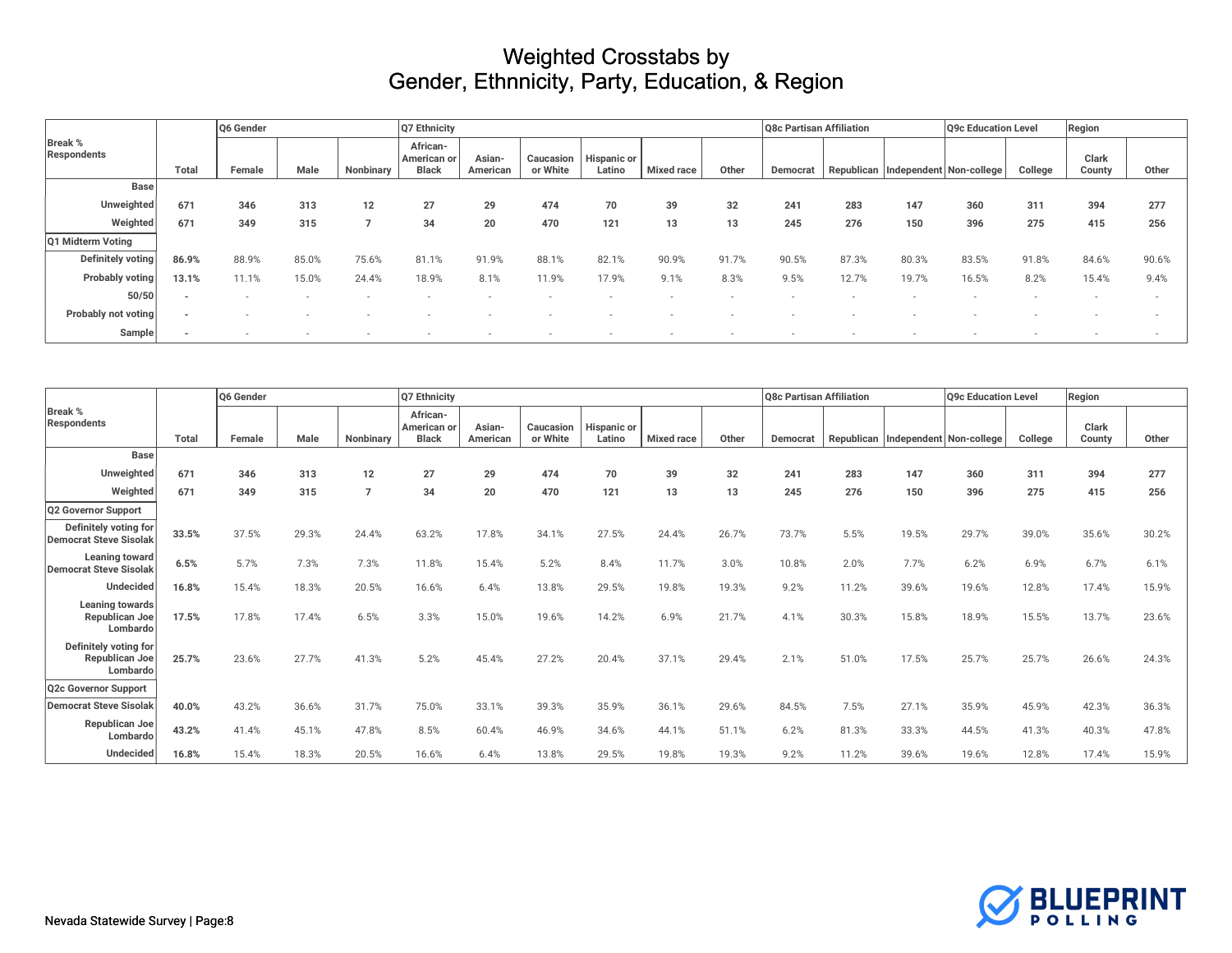|                                                                           |       | Q6 Gender |       |           | Q7 Ethnicity                            |                    |                       |                       |                   |       | Q8c Partisan Affiliation |       |       | <b>Q9c Education Level</b>             |         | Region          |       |
|---------------------------------------------------------------------------|-------|-----------|-------|-----------|-----------------------------------------|--------------------|-----------------------|-----------------------|-------------------|-------|--------------------------|-------|-------|----------------------------------------|---------|-----------------|-------|
| <b>Break %</b><br><b>Respondents</b>                                      | Total | Female    | Male  | Nonbinary | African-<br>American or<br><b>Black</b> | Asian-<br>American | Caucasion<br>or White | Hispanic or<br>Latino | <b>Mixed race</b> | Other | Democrat                 |       |       | Republican   Independent   Non-college | College | Clark<br>County | Other |
| <b>Base</b>                                                               |       |           |       |           |                                         |                    |                       |                       |                   |       |                          |       |       |                                        |         |                 |       |
| Unweighted                                                                | 671   | 346       | 313   | 12        | 27                                      | 29                 | 474                   | 70                    | 39                | 32    | 241                      | 283   | 147   | 360                                    | 311     | 394             | 277   |
| Weighted                                                                  | 671   | 349       | 315   |           | 34                                      | $20\,$             | 470                   | 121                   | 13                | 13    | 245                      | 276   | 150   | 396                                    | 275     | 415             | 256   |
| Q3 Senate Support                                                         |       |           |       |           |                                         |                    |                       |                       |                   |       |                          |       |       |                                        |         |                 |       |
| Definitely voting for<br><b>Democrat Catherine</b><br><b>Cortez Masto</b> | 36.0% | 38.8%     | 33.1% | 30.0%     | 66.4%                                   | 15.2%              | 36.4%                 | 31.3%                 | 28.9%             | 26.6% | 78.8%                    | 3.3%  | 26.2% | 32.4%                                  | 41.2%   | 38.8%           | 31.5% |
| Leaning toward<br><b>Democrat Catherine</b><br><b>Cortez Masto</b>        | 4.3%  | 2.4%      | 6.6%  |           | 8.5%                                    | 12.3%              | 2.9%                  | 7.4%                  | 5.0%              | 5.6%  | 5.4%                     | 1.4%  | 8.0%  | 5.0%                                   | 3.4%    | 4.9%            | 3.5%  |
| Undecided                                                                 | 12.7% | 14.2%     | 11.2% | 5.5%      | 16.6%                                   | 6.0%               | 10.3%                 | 22.7%                 | 11.7%             | 9.7%  | 9.0%                     | 9.4%  | 24.8% | 14.1%                                  | 10.8%   | 12.5%           | 13.1% |
| <b>Leaning towards</b><br><b>Republican Adam</b><br>Laxalt                | 12.8% | 14.5%     | 10.8% | 19.2%     | 3.3%                                    | 22.2%              | 12.9%                 | 12.0%                 | 16.7%             | 23.5% | 4.7%                     | 20.4% | 12.1% | 14.5%                                  | 10.4%   | 11.0%           | 15.8% |
| Definitely voting for<br><b>Republican Adam</b><br>Laxalt                 | 34.1% | 30.1%     | 38.3% | 45.3%     | 5.2%                                    | 44.4%              | 37.6%                 | 26.5%                 | 37.7%             | 34.5% | 2.1%                     | 65.4% | 28.8% | 34.1%                                  | 34.2%   | 32.8%           | 36.2% |
| Q3c Senate Support                                                        |       |           |       |           |                                         |                    |                       |                       |                   |       |                          |       |       |                                        |         |                 |       |
| <b>Democrat Catherine</b><br><b>Cortez Masto</b>                          | 40.4% | 41.2%     | 39.7% | 30.0%     | 75.0%                                   | 27.4%              | 39.3%                 | 38.7%                 | 33.9%             | 32.2% | 84.2%                    | 4.8%  | 34.3% | 37.4%                                  | 44.7%   | 43.7%           | 35.0% |
| <b>Republican Adam</b><br>Laxal                                           | 46.9% | 44.7%     | 49.1% | 64.6%     | 8.5%                                    | 66.6%              | 50.5%                 | 38.5%                 | 54.4%             | 58.1% | 6.8%                     | 85.8% | 40.9% | 48.6%                                  | 44.6%   | 43.9%           | 51.9% |
| Undecided                                                                 | 12.7% | 14.2%     | 11.2% | 5.5%      | 16.6%                                   | 6.0%               | 10.3%                 | 22.7%                 | 11.7%             | 9.7%  | 9.0%                     | 9.4%  | 24.8% | 14.1%                                  | 10.8%   | 12.5%           | 13.1% |

|                               | Q6 Gender |        |       |           | Q7 Ethnicity                            |                    |          |                                   |                   |       | Q8c Partisan Affiliation |       |       | Q9c Education Level                |         | Region          |       |
|-------------------------------|-----------|--------|-------|-----------|-----------------------------------------|--------------------|----------|-----------------------------------|-------------------|-------|--------------------------|-------|-------|------------------------------------|---------|-----------------|-------|
| <b>Break %</b><br>Respondents | Total     | Female | Male  | Nonbinary | African-<br>American or<br><b>Black</b> | Asian-<br>American | or White | Caucasion   Hispanic or<br>Latino | <b>Mixed race</b> | Other | Democrat                 |       |       | Republican Independent Non-college | College | Clark<br>County | Other |
| <b>Base</b>                   |           |        |       |           |                                         |                    |          |                                   |                   |       |                          |       |       |                                    |         |                 |       |
| Unweighted                    | 671       | 346    | 313   | 12        | 27                                      | 29                 | 474      | 70                                | 39                | 32    | 241                      | 283   | 147   | 360                                | 311     | 394             | 277   |
| Weighted                      | 671       | 349    | 315   |           | 34                                      | 20                 | 470      | 121                               | 13                | 13    | 245                      | 276   | 150   | 396                                | 275     | 415             | 256   |
| Q4 Presidential Support       |           |        |       |           |                                         |                    |          |                                   |                   |       |                          |       |       |                                    |         |                 |       |
| Democrat Joe Biden            | 34.2%     | 36.5%  | 32.4% |           | 67.3%                                   | 19.5%              | 34.4%    | 26.7%                             | 41.6%             | 28.6% | 75.8%                    | 3.3%  | 23.0% | 30.7%                              | 39.3%   | 36.8%           | 30.0% |
| Republican Donald<br>Trump    | 44.1%     | 38.6%  | 49.8% | 64.6%     | 13.8%                                   | 65.2%              | 44.5%    | 46.0%                             | 42.1%             | 59.6% | 6.7%                     | 80.8% | 37.7% | 49.4%                              | 36.5%   | 41.0%           | 49.2% |
| Third-Party candidate         | 9.3%      | 9.6%   | 8.6%  | 28.8%     | 12.5%                                   | 11.0%              | 9.5%     | 8.0%                              | 7.4%              | 6.6%  | 2.8%                     | 9.0%  | 20.8% | 7.2%                               | 12.4%   | 11.0%           | 6.6%  |
| <b>Undecided</b>              | 12.3%     | 15.3%  | 9.2%  | 6.6%      | 6.4%                                    | 4.2%               | 11.6%    | 19.3%                             | 8.9%              | 5.2%  | 14.7%                    | 6.9%  | 18.5% | 12.7%                              | 11.8%   | 11.2%           | 14.2% |

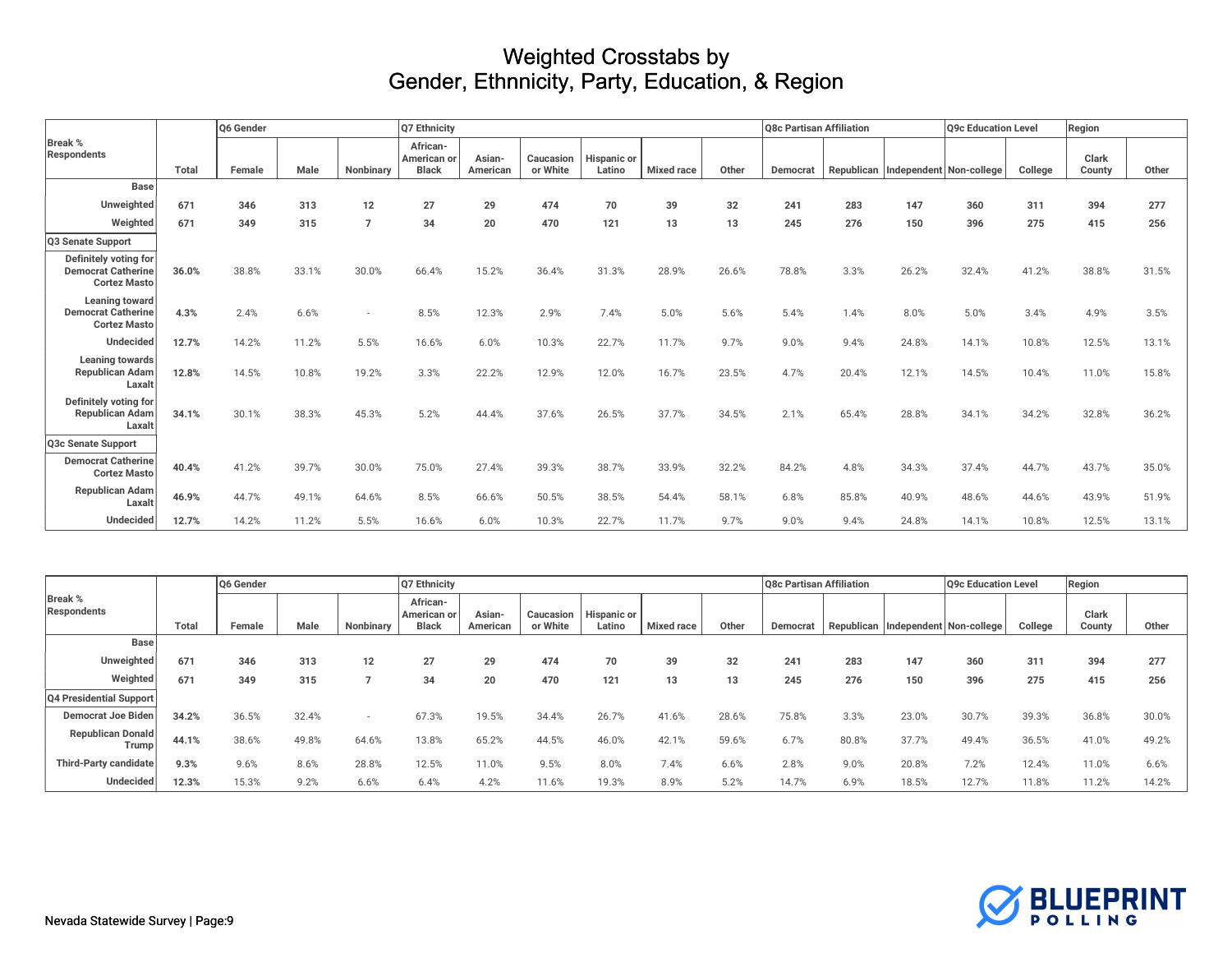|                               | O6 Gender   |       |        |       |           |                                         |                    |                       |                              |                   |       | <b>O8c Partisan Affiliation</b> |            |       | Q9c Education Level     |         | Region          |       |
|-------------------------------|-------------|-------|--------|-------|-----------|-----------------------------------------|--------------------|-----------------------|------------------------------|-------------------|-------|---------------------------------|------------|-------|-------------------------|---------|-----------------|-------|
| <b>Break %</b><br>Respondents |             | Total | Female | Male  | Nonbinary | African-<br>American or<br><b>Black</b> | Asian-<br>American | Caucasion<br>or White | <b>Hispanic or</b><br>Latino | <b>Mixed race</b> | Other | Democrat                        | Republican |       | Independent Non-college | College | Clark<br>County | Other |
|                               | Base        |       |        |       |           |                                         |                    |                       |                              |                   |       |                                 |            |       |                         |         |                 |       |
|                               | Unweighted  | 671   | 346    | 313   | 12        | 27                                      | 29                 | 474                   | 70                           | 39                | 32    | 241                             | 283        | 147   | 360                     | 311     | 394             | 277   |
|                               | Weighted    | 671   | 349    | 315   |           | 34                                      | 20                 | 470                   | 121                          | 13                | 13    | 245                             | 276        | 150   | 396                     | 275     | 415             | 256   |
| Q5 Age                        |             |       |        |       |           |                                         |                    |                       |                              |                   |       |                                 |            |       |                         |         |                 |       |
|                               | 18 to 34    | 17.0% | 10.9%  | 23.0% | 54.0%     | 22.9%                                   | 6.6%               | 15.4%                 | 23.3%                        | 22.3%             | 12.0% | 18.1%                           | 12.4%      | 23.6% | 16.0%                   | 18.4%   | 19.6%           | 12.8% |
|                               | 35 to 44    | 18.0% | 22.0%  | 14.0% |           | 19.3%                                   | 30.6%              | 11.8%                 | 38.7%                        | 24.7%             | 20.9% | 18.8%                           | 16.9%      | 18.8% | 15.5%                   | 21.6%   | 15.7%           | 21.7% |
|                               | 45 to 54    | 19.0% | 19.7%  | 17.8% | 35.1%     | 17.9%                                   | 32.4%              | 17.9%                 | 20.0%                        | 16.2%             | 34.2% | 17.1%                           | 22.1%      | 16.3% | 18.2%                   | 20.2%   | 21.7%           | 14.7% |
|                               | 55 to 64    | 20.0% | 19.8%  | 20.7% |           | 24.7%                                   | 9.0%               | 21.6%                 | 13.2%                        | 28.6%             | 21.0% | 21.2%                           | 19.4%      | 19.2% | 23.2%                   | 15.3%   | 20.5%           | 19.2% |
|                               | 65 or older | 26.0% | 27.6%  | 24.5% | 10.8%     | 15.3%                                   | 21.4%              | 33.3%                 | 4.8%                         | 8.1%              | 11.9% | 24.8%                           | 29.1%      | 22.1% | 27.1%                   | 24.5%   | 22.5%           | 31.6% |

|                                      |              | Q6 Gender |        |           | Q7 Ethnicity                                   | Q8c Partisan Affiliation |          |                                   |                   |       |          |            |       | Q9c Education Level     |         | Region          |       |  |
|--------------------------------------|--------------|-----------|--------|-----------|------------------------------------------------|--------------------------|----------|-----------------------------------|-------------------|-------|----------|------------|-------|-------------------------|---------|-----------------|-------|--|
| <b>Break %</b><br><b>Respondents</b> | <b>Total</b> | Female    | Male   | Nonbinary | <b>African-</b><br>American or<br><b>Black</b> | Asian<br>American        | or White | Caucasion   Hispanic or<br>Latino | <b>Mixed race</b> | Other | Democrat | Republican |       | Independent Non-college | College | Clark<br>County | Other |  |
| <b>Base</b>                          |              |           |        |           |                                                |                          |          |                                   |                   |       |          |            |       |                         |         |                 |       |  |
| Unweighted                           | 671          | 346       | 313    | 12        | 27                                             | 29                       | 474      | 70                                | 39                | 32    | 241      | 283        | 147   | 360                     | 311     | 394             | 277   |  |
| Weighted                             | 671          | 349       | 315    |           | 34                                             | 20                       | 470      | 121                               | 13                | 13    | 245      | 276        | 150   | 396                     | 275     | 415             | 256   |  |
| Q6 Gender                            |              |           |        |           |                                                |                          |          |                                   |                   |       |          |            |       |                         |         |                 |       |  |
| Female                               | 52.0%        | 100.0%    |        |           | 53.9%                                          | 44.6%                    | 56.5%    | 37.0%                             | 59.4%             | 27.1% | 61.7%    | 50.4%      | 39.1% | 49.9%                   | 55.0%   | 50.3%           | 54.8% |  |
| Male                                 | 47.0%        |           | 100.0% |           | 45.3%                                          | 55.4%                    | 42.7%    | 63.0%                             | 35.3%             | 58.2% | 38.3%    | 48.4%      | 58.6% | 49.1%                   | 44.0%   | 49.2%           | 43.5% |  |
| Nonbinary                            | 1.0%         |           | $\sim$ | 100.0%    | 0.9%                                           |                          | 0.8%     | $\overline{\phantom{a}}$          | 5.3%              | 14.8% |          | 1.2%       | 2.3%  | 1.0%                    | 0.0%    | 0.6%            | 1.7%  |  |

|                                     |              | O6 Gender |       |                | Q7 Ethnicity                            |                    |                       |                       |                          |                          | Q8c Partisan Affiliation |       |       | Q9c Education Level                |         | Region          |       |
|-------------------------------------|--------------|-----------|-------|----------------|-----------------------------------------|--------------------|-----------------------|-----------------------|--------------------------|--------------------------|--------------------------|-------|-------|------------------------------------|---------|-----------------|-------|
| Break %<br><b>Respondents</b>       | <b>Total</b> | Female    | Male  | Nonbinary      | African-<br>American or<br><b>Black</b> | Asian-<br>American | Caucasion<br>or White | Hispanic or<br>Latino | <b>Mixed race</b>        | Other                    | Democrat                 |       |       | Republican Independent Non-college | College | Clark<br>County | Other |
| <b>Base</b>                         |              |           |       |                |                                         |                    |                       |                       |                          |                          |                          |       |       |                                    |         |                 |       |
| Unweighted                          | 671          | 346       | 313   | 12             | 27                                      | 29                 | 474                   | 70                    | 39                       | 32                       | 241                      | 283   | 147   | 360                                | 311     | 394             | 277   |
| Weighted                            | 671          | 349       | 315   | $\overline{ }$ | 34                                      | 20                 | 470                   | 121                   | 13                       | 13                       | 245                      | 276   | 150   | 396                                | 275     | 415             | 256   |
| Q7 Ethnicity                        |              |           |       |                |                                         |                    |                       |                       |                          |                          |                          |       |       |                                    |         |                 |       |
| African-American or<br><b>Black</b> | 5.0%         | 5.2%      | 4.8%  | 4.4%           | 100.0%                                  |                    |                       |                       |                          |                          | 9.4%                     | 1.6%  | 4.2%  | 5.8%                               | 3.8%    | 7.8%            | 0.4%  |
| Asian-American                      | 3.0%         | 2.6%      | 3.5%  | $\sim$         | $\overline{\phantom{a}}$                | 100.0%             |                       |                       |                          | $\overline{\phantom{a}}$ | 2.0%                     | 3.5%  | 3.7%  | 1.8%                               | 4.7%    | 3.0%            | 3.0%  |
| <b>Caucasion or White</b>           | 70.0%        | 76.1%     | 63.6% | 55.5%          |                                         |                    | 100.0%                |                       |                          |                          | 64.0%                    | 77.8% | 65.5% | 65.4%                              | 76.6%   | 65.2%           | 77.8% |
| <b>Hispanic or Latino</b>           | 18.0%        | 12.8%     | 24.1% | $\sim$         |                                         |                    |                       | 100.0%                | $\overline{\phantom{a}}$ | $\overline{\phantom{a}}$ | 21.7%                    | 13.3% | 20.5% | 23.2%                              | 10.5%   | 19.7%           | 15.2% |
| <b>Mixed race</b>                   | 2.0%         | 2.3%      | 1.5%  | 10.6%          | $\overline{\phantom{a}}$                |                    |                       | $\sim$                | 100.0%                   | $\overline{\phantom{a}}$ | 1.7%                     | 1.7%  | 3.0%  | 1.5%                               | 2.8%    | 2.2%            | 1.6%  |
| Other                               | 2.0%         | 1.0%      | 2.5%  | 29.5%          | $\overline{\phantom{a}}$                |                    |                       |                       | $\overline{\phantom{a}}$ | 100.0%                   | 1.2%                     | 2.1%  | 3.1%  | 2.3%                               | 1.5%    | 2.0%            | 2.0%  |